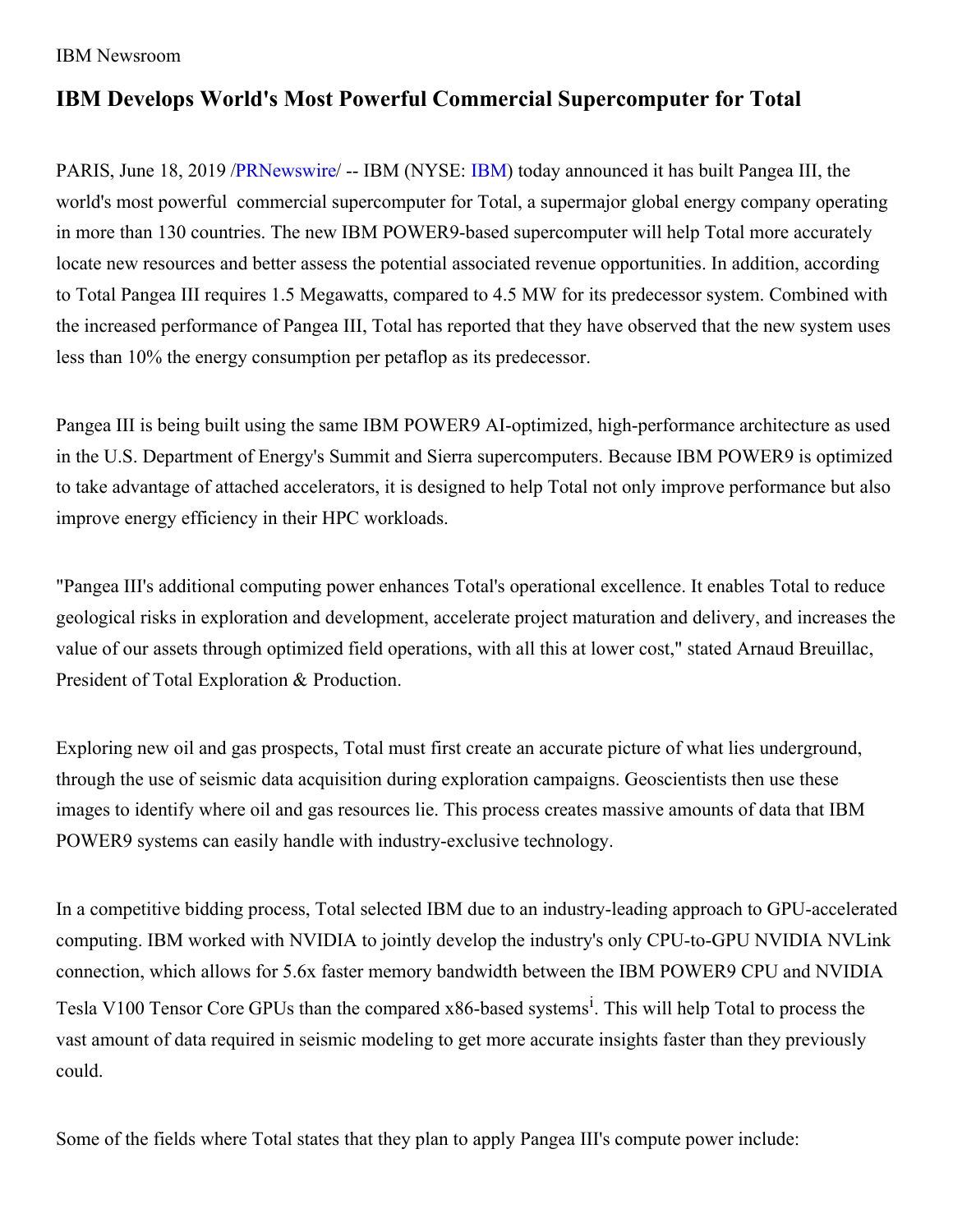- **Higher Resolution Seismic Imaging in exploration and development phase -** new algorithms will process large data sets to produce higher resolution images to help Total more reliably locate hydrocarbons below ground. This is especially useful in complex geological environments where layers of salt in the Earth can make getting accurate readings challenging, such as in Brazil, the Gulf of Mexico, Angola and the Eastern Mediterranean.
- **Reliable Development and Production Models –** through increased computing power, Total will use innovative reservoir simulation methods that, for example, integrate the field's production history to generate more reliable predictive production models faster
- **Asset Valuation and Selectivity –** through early assessment of the value of exploration acreage and asset opportunities, Total will enhance selectivity in their new ventures.

"Based on the same IBM technology found in Summit and Sierra, the world's smartest supercomputers, Pangea III demonstrates that IBM Power Systems are not just for the large government or research organizations," said David Turek, Vice President of Exascale Systems for IBM Systems. "The world's largest businesses, like Total, are now tapping that same technology to profoundly change how they operate. It also gives them room to explore the role IBM Power Systems can play against their most data-intensive workloads like hybrid could and AI."

According to Total, Pangea III, which has a computing power of 25 petaflops (equivalent to 130,000 laptops), with a storage capacity of 50 petabytes, becomes the No. 11 amongst all public and private supercomputers globally. Pangea III is also the #11 overall on the latest iteration of the Top500 ranking of [supercomputers.](https://c212.net/c/link/?t=0&l=en&o=2500627-1&h=3172861875&u=https%3A%2F%2Fwww.top500.org%2Flist%2F2019%2F06%2F&a=Top500+ranking+of+supercomputers.)

For more information on how IBM POWER Systems are turbo-charging business computing, please visit: [https://www.ibm.com/it-infrastructure/solutions/hpc](https://c212.net/c/link/?t=0&l=en&o=2500627-1&h=1358583155&u=https%3A%2F%2Fwww.ibm.com%2Fit-infrastructure%2Fsolutions%2Fhpc&a=https%3A%2F%2Fwww.ibm.com%2Fit-infrastructure%2Fsolutions%2Fhpc)

## **Contacts:**

Sam Ponedal External Relations, IBM Cognitive Systems [sponeda@us.ibm.com](mailto:sponeda@us.ibm.com) 916-217-0145